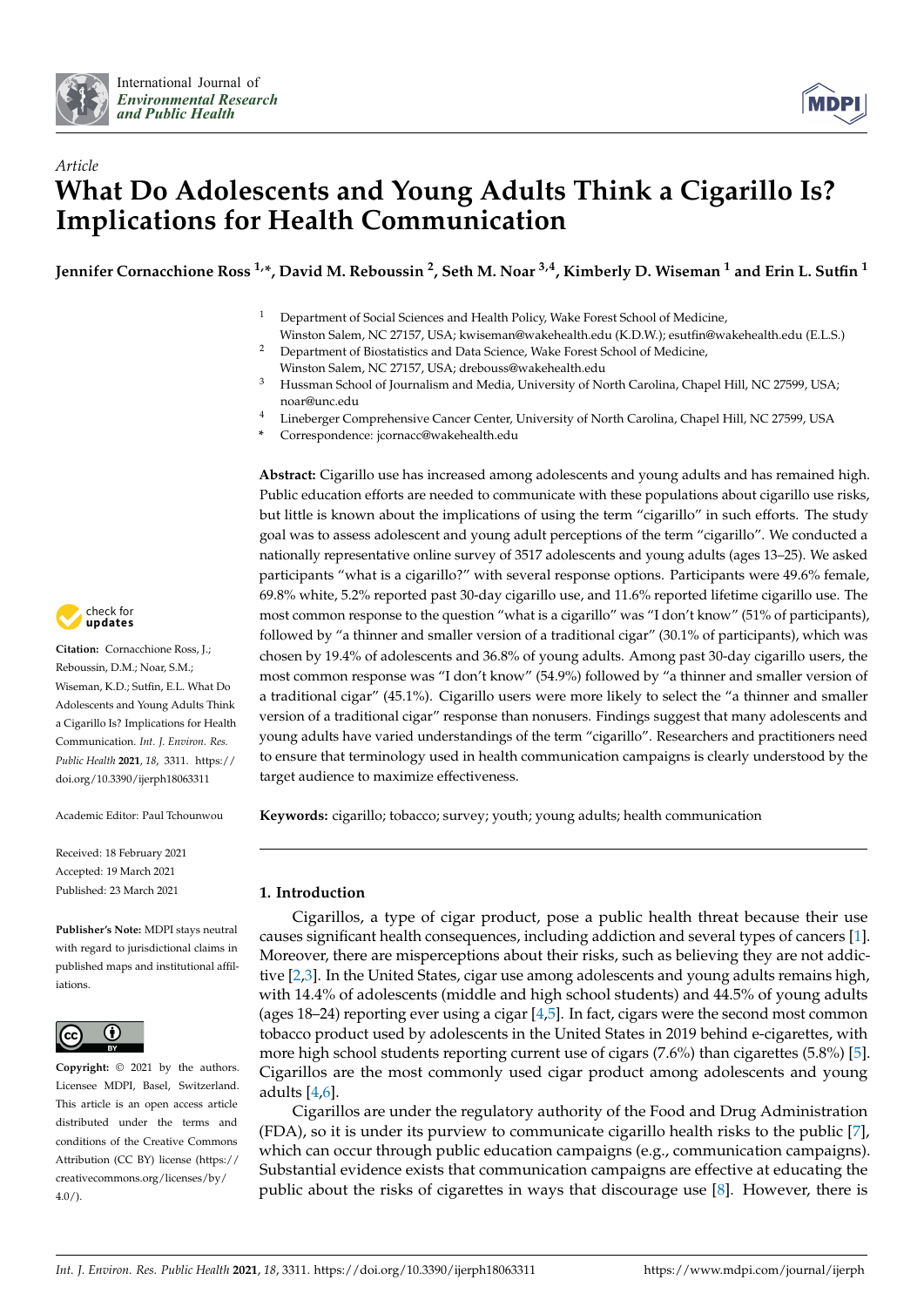limited research on the effectiveness of messaging for cigarillos [\[9,](#page-6-8)[10\]](#page-6-9). Unlike messaging about cigarette smoking, one challenge of messaging for cigar products is the variety of terminology and language used to describe and define these products [\[11\]](#page-6-10). Research has demonstrated that including cigarillo brand names (e.g., Swisher Sweets) in survey items improves measurement accuracy [\[12\]](#page-7-0). Furthermore, consumers call cigarillos a variety of different names, including brand names [\[11\]](#page-6-10). However, inclusion of brand names is not feasible or advisable for larger public communication efforts, which do not want to promote cigarillo brand names or provide smoking cues [\[13\]](#page-7-1). It is important to understand how adolescents and young adults understand the term "cigarillo" to inform use of that term in campaigns. This study's purpose was to assess adolescents' and young adults' perceptions of the term "cigarillo" to inform how researchers and health organizations might communicate about cigarillos to the public.

## **2. Materials and Methods**

#### *2.1. Sample*

Data were collected from a nationally representative sample of adolescents and young adults aged 13–25 from March to April 2016. GfK Custom Research administered the survey through their online KnowledgePanel<sup>®</sup>. KnowledgePanel is a probability-based web panel that is representative of the United States, and members are recruited through address-based sampling, which is probability-based sampling of all U.S. addresses from the Delivery Sequence File of the United States Postal Service. Potential participants are invited via an initial invitation letter. For those interested in participating in the panel but who do not have internet access, they are provided with a web-enabled device to complete surveys.

For the current study, GfK contacted KnowledgePanel members between the ages of 18 and 25 years old and invited them to participate in the survey. To recruit 13–17-yearolds and additional 18–25-year-olds, GfK contacted pre-identified adult KnowledgePanel members who had previously reported having a 13–25-year-old in their household and randomly selected a 13–25-year-old from the household to invite to participate in the survey. Consent (participants aged 18–25) and assent (participants aged 13–17) were obtained for each participant, and parental consent was obtained for adolescents aged 13–17. Of 8665 individuals invited to participate in the survey, 52% completed the screener survey; 572 were not eligible (pre-identified adults who stated they did not have a 13–25-year-old living in their household at least 50% of the time or were not a parent or legal guardian) and 289 did not provide consent or assent. The final sample size of completed surveys was 3517 (96.5% survey completion rate by eligible individuals). The Wake Forest University Health Sciences Institutional Review Board approved the study.

## *2.2. Measures*

Cigarillo terminology perception. Preceding the section that assessed cigarillo use, participants were asked the question "What is a cigarillo?" with the following response options: the same as a regular cigarette; a cigarette with flavoring (e.g., grape, cherry); the same as a traditional cigar; a thinner and smaller version of a traditional cigar; a cigar used only to smoke marijuana; and I don't know. We identified a "thinner and smaller version of a traditional cigar" to be the most closely aligned definition from reviewing the legal definition of cigars, literature on cigar product types, and population-based surveys (e.g., Population Assessment of Tobacco and Health) [\[11,](#page-6-10)[14\]](#page-7-2). The first two response options (cigarette and cigarette with flavoring) were created to identify whether participants think a cigarillo is a cigarette or a little cigar. The third response option (the same as a traditional cigar) was created to represent large, premium cigars. The marijuana response option (a cigar used only to smoke marijuana) was created because some cigarillo users take out the tobacco and put marijuana into the wrapper. We included the last response option (I don't know) to allow for participants to state that they did not know the definition rather than guessing.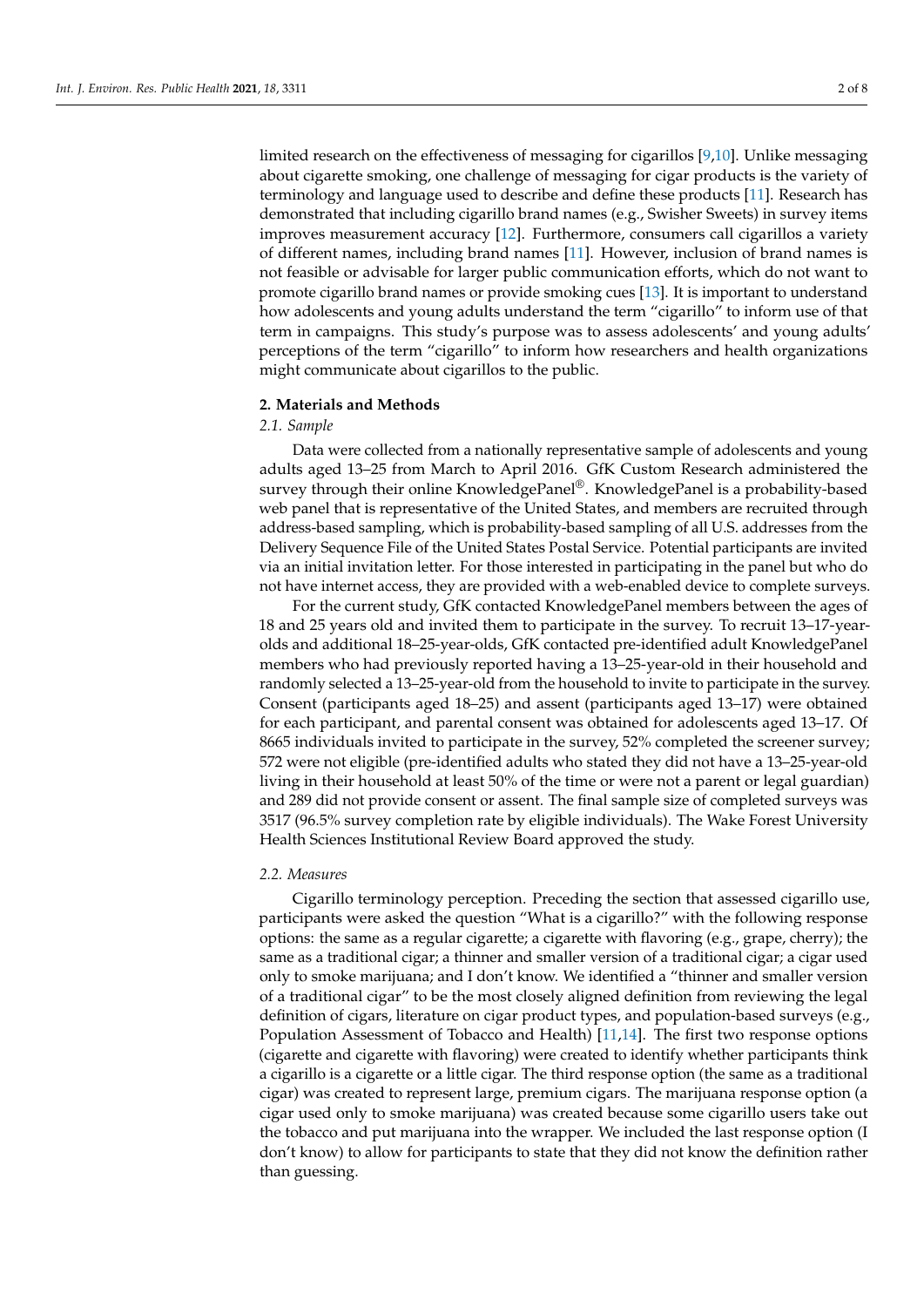Cigarillo use behaviors. After answering the cigarillo terminology perception question and moving to the next survey page, participants were provided with the definition of a cigarillo and an image of cigarillos, and cigarillo use behaviors were assessed. Participants were then categorized into one of four mutually exclusive groups. They were classified as past 30-day users if they said they had used a cigarillo on at least one day in the past 30 days. Participants were classified as ever users if they had ever used a cigarillo, even just one time, but not in the past 30 days. Susceptible nonusers were those who had never used a cigarillo and responded with anything other than "definitely not" to the item "If one of your best friends were to offer you a cigarillo, would you use it?", one item adapted from the Pierce susceptibility scale, which predicts adolescent cigarette smoking initiation [\[15\]](#page-7-3). Participants were classified as non-susceptible nonusers if they had never used a cigarillo and were not susceptible (i.e., answered "definitely not" to the susceptibility item).

Demographics. We assessed age (adolescents aged 13–17, young adults aged 18–25), race (white, Black, other), sex (male, female), sexual orientation for young adults and attraction for adolescents, and education as a marker for socioeconomic status (own education for young adults, mother's education for adolescents).

#### *2.3. Analyses*

Weights to adjust analyses of the nationally representative sample were created using data from the U.S. Census Bureau Current Population Survey. Estimated proportions and tests were calculated using SURVEYFREQ, SURVEY MEANS, SURVEYREG, and SUR-VEYLOGISTIC procedures in SAS version 9.4. Response options for "what is a cigarillo?" were categorized into one of three categories for these analyses: (1) "I don't know", (2) "a thinner and smaller version of a traditional cigar", (3) any other response option. Logistic regression analyses were conducted to assess the probability of each user group to select each of these categories of response options.

#### **3. Results**

Adolescents and young adults in the target population were 49.6% female, 69.8% white, and 22.0% Hispanic, with a mean age of 19.1. Weighted prevalence of cigarillo use status was 5.2% past 30-day users (2.6% adolescents, 6.8% young adults), 11.6% ever (not past 30-day) users (2.6% adolescents, 17.2% young adults), 13.7% susceptible nonusers (14.2% adolescents, 13.4% young adults), and 69.6% non-susceptible nonusers (80.6% adolescents, 62.6% young adults). See Table [1](#page-2-0) for sample demographics.

<span id="page-2-0"></span>

| Variable                      | <b>Full Sample</b><br>$N = 3517$<br>N (%) or $M \pm SE$ | Adolescents<br>$N = 1298$<br>N (%) or $M \pm SE$ | <b>Young Adults</b><br>$N = 2219$<br>N (%) or $M \pm SE$ |  |
|-------------------------------|---------------------------------------------------------|--------------------------------------------------|----------------------------------------------------------|--|
| Sex                           |                                                         |                                                  |                                                          |  |
| Male                          | $1587(50.4\%)$                                          | $675(51.1\%)$                                    | 912 (49.9%)                                              |  |
| Female                        | 1930 (49.6%)                                            | $623(48.9\%)$                                    | 1307 (50.1%)                                             |  |
| Age                           | $19.1 \pm 0.07$                                         | $15.0 \pm 0.04$                                  | $21.6 \pm 0.07$                                          |  |
| Race                          |                                                         |                                                  |                                                          |  |
| White                         | 2586 (69.8%)                                            | 964 (70.7%)                                      | $1622(69.2\%)$                                           |  |
| <b>Black</b>                  | 243 (15.3%)                                             | 392 (15.3%)                                      | 149 (15.2%)                                              |  |
| Other                         | $323(15.5\%)$                                           | $507(15.0\%)$                                    | 184 (14.1%)                                              |  |
| Hispanic                      | 669 (22.0%)                                             | 231(22.7%)                                       | 438 (21.6%)                                              |  |
| Sexual Orientation/Attraction |                                                         |                                                  |                                                          |  |
| Heterosexual                  | 3150 (93.9%)                                            | 1137 (92.8%)                                     | 2013 (94.6%)                                             |  |
| Gay, lesbian, or bisexual     | 239 $(6.1\%)$                                           | 88 (7.2%)                                        | $151(5.4\%)$                                             |  |

#### **Table 1.** Demographics and cigarillo user status.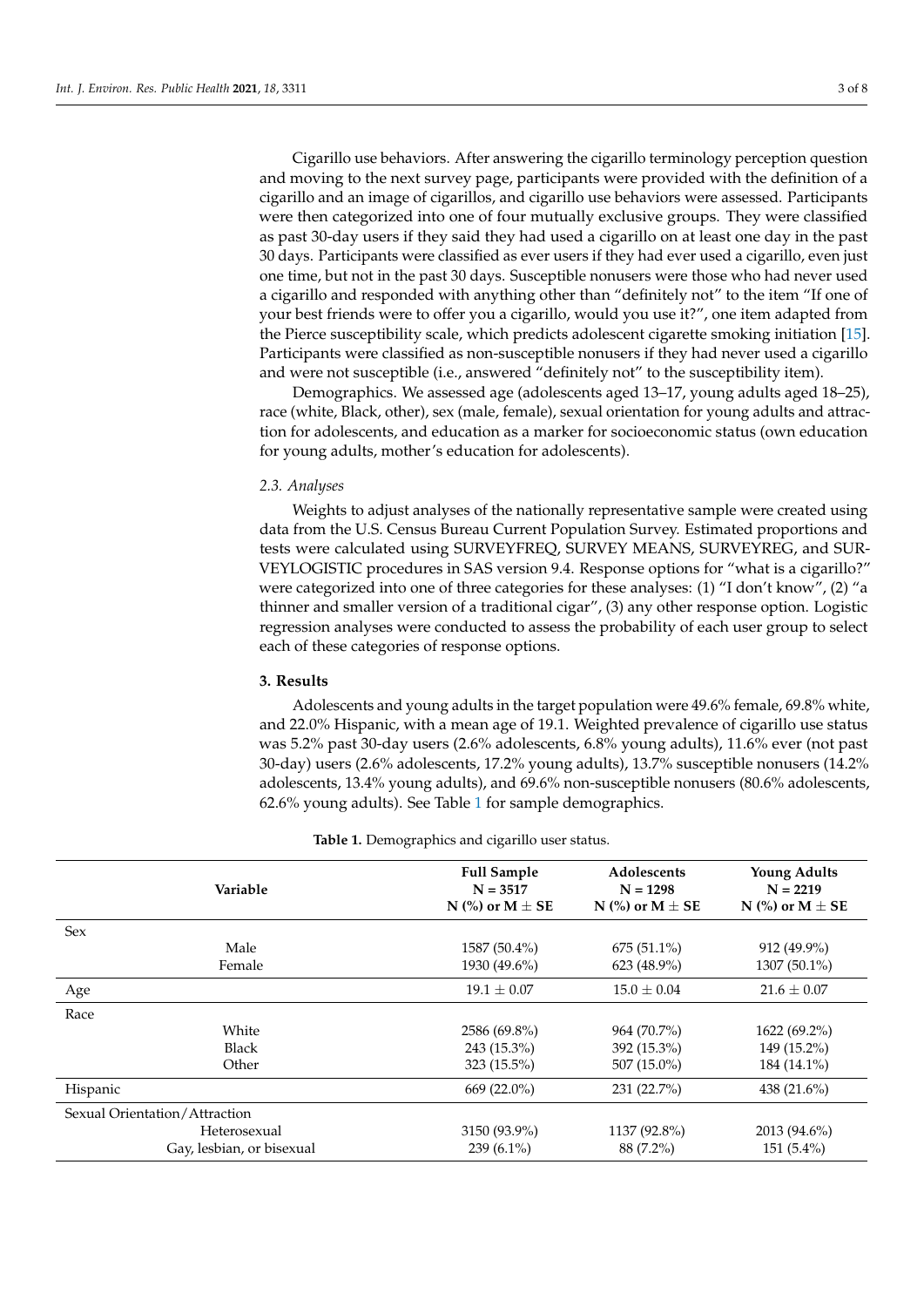| Variable                                                   | <b>Full Sample</b><br>$N = 3517$<br>N $\left(\% \right)$ or M $\pm$ SE | Adolescents<br>$N = 1298$<br>N (%) or $M \pm SE$ | <b>Young Adults</b><br>$N = 2219$<br>N $\left(\% \right)$ or M $\pm$ SE |
|------------------------------------------------------------|------------------------------------------------------------------------|--------------------------------------------------|-------------------------------------------------------------------------|
| Education (mothers for adolescents; self for young adults) |                                                                        |                                                  |                                                                         |
| High school or less                                        | 860 (38.9%)                                                            | 285 (29.8%)                                      | 575 (44.6%)                                                             |
| Some college, no degree                                    | 1418 (34.0%)                                                           | 453 (31.6%)                                      | $965(35.4\%)$                                                           |
| At least a college degree                                  | $1235(27.1\%)$                                                         | 556 (38.6%)                                      | $679(19.9\%)$                                                           |
| Past 30-day cigarillo user                                 | $151(5.2\%)$                                                           | $27(2.6\%)$                                      | $124(6.8\%)$                                                            |
| Ever cigarillo user (not past 30 day)                      | 438 $(11.6\%)$                                                         | 33 $(2.6\%)$                                     | 405(17.2%)                                                              |
| Susceptible cigarillo nonuser                              | 459 (13.7%)                                                            | 182 (14.2%)                                      | $277(13.4\%)$                                                           |
| Non-susceptible cigarillo nonusers                         | 2463 (69.6%)                                                           | 1056 (80.6%)                                     | 1407 (62.6%)                                                            |

**Table 1.** *Cont.*

Percentages are weighted. Other race includes American Indian/Alaska Native, Asian Indian, Chinese, Filipino, Japanese, Korean, Vietnamese, Native Hawaiian, Pacific Islander, or "other". Six participants did not respond to the cigarillo use behavior assessment.

# *3.1. Descriptive Data*

When asked what a cigarillo is, the most commonly selected response option among the full sample of adolescents and young adults was "I don't know" (51.0%), followed by the "a thinner and smaller version of a traditional cigar" (30.1%) (Table [2\)](#page-3-0).

**Table 2.** Cigarillo definition perceptions by user status and age group.

<span id="page-3-0"></span>

| A Cigarillo Is                                           | <b>Full Sample</b><br>$(n = 3517)$ | Past 30-Day<br>Users $(n = 151)$ | <b>Ever Users</b><br>$(n = 438)$ | Susceptible<br><b>Nonusers</b><br>$(n = 459)$ | Non-<br>Susceptible<br><b>Nonusers</b><br>$(n = 2463)$ | Adolescents<br>$(N = 1298)$ | <b>Young Adults</b><br>$(N = 2219)$ |
|----------------------------------------------------------|------------------------------------|----------------------------------|----------------------------------|-----------------------------------------------|--------------------------------------------------------|-----------------------------|-------------------------------------|
| A thinner & smaller<br>version of a<br>traditional cigar | 30.1%                              | 44.8%                            | 54.1%                            | 34.1%                                         | 24.4%                                                  | 19.4%                       | 36.8%                               |
| The same as a regular<br>cigarette                       | 5.8%                               | 1.8%                             | 3.1%                             | 5.3%                                          | $6.7\%$                                                | 6.8%                        | 5.2%                                |
| A cigarette with<br>flavoring (e.g., grape,<br>cherry)   | $8.4\%$                            | 26.4%                            | 18.4%                            | 10.2%                                         | $5.0\%$                                                | 6.1%                        | 9.8%                                |
| The same as a<br>traditional cigar                       | 1.7%                               | 3.2%                             | 1.1%                             | 1.8%                                          | $1.7\%$                                                | 1.0%                        | 2.2%                                |
| A cigar used only to<br>smoke marijuana                  | $2.2\%$                            | 14.9%                            | 3.1%                             | $1.9\%$                                       | 1.1%                                                   | 1.3%                        | 2.7%                                |
| I don't know                                             | 51.0%                              | 8.6%                             | 20.2%                            | 45.9%                                         | 60.3%                                                  | 64.8%                       | 42.2%                               |

Percentages are weighted.

We also assessed responses by cigarillo user status. As a reminder, cigarillo use behaviors were asked of participants after responding to the "what is a cigarillo" item. Among past 30-day cigarillo users, 44.8% selected the "a thinner and smaller version of a traditional cigar", and 46.3% selected another response option, including "a cigarette with flavoring" (26.4%) and "a cigar used only to smoke marijuana" (14.9%). Only 8.6% of past 30-day cigarillo users selected "I don't know". Among ever users, the most common response option was "a thinner and smaller version of a traditional cigar" (54.1%) followed by "I don't know" (20.2%) and "a cigarette with flavoring" (18.4%). Among susceptible nonusers, 45.9% selected "I don't know" and 34.1% selected the "a thinner and smaller version of a traditional cigar". About one-tenth (10.2%) selected "a cigarette with flavoring". A similar pattern of results was found for non-susceptible nonusers, with 60.3% selecting "I don't know" and 24.4% selecting "a thinner and smaller version of a traditional cigar" (Table [2\)](#page-3-0).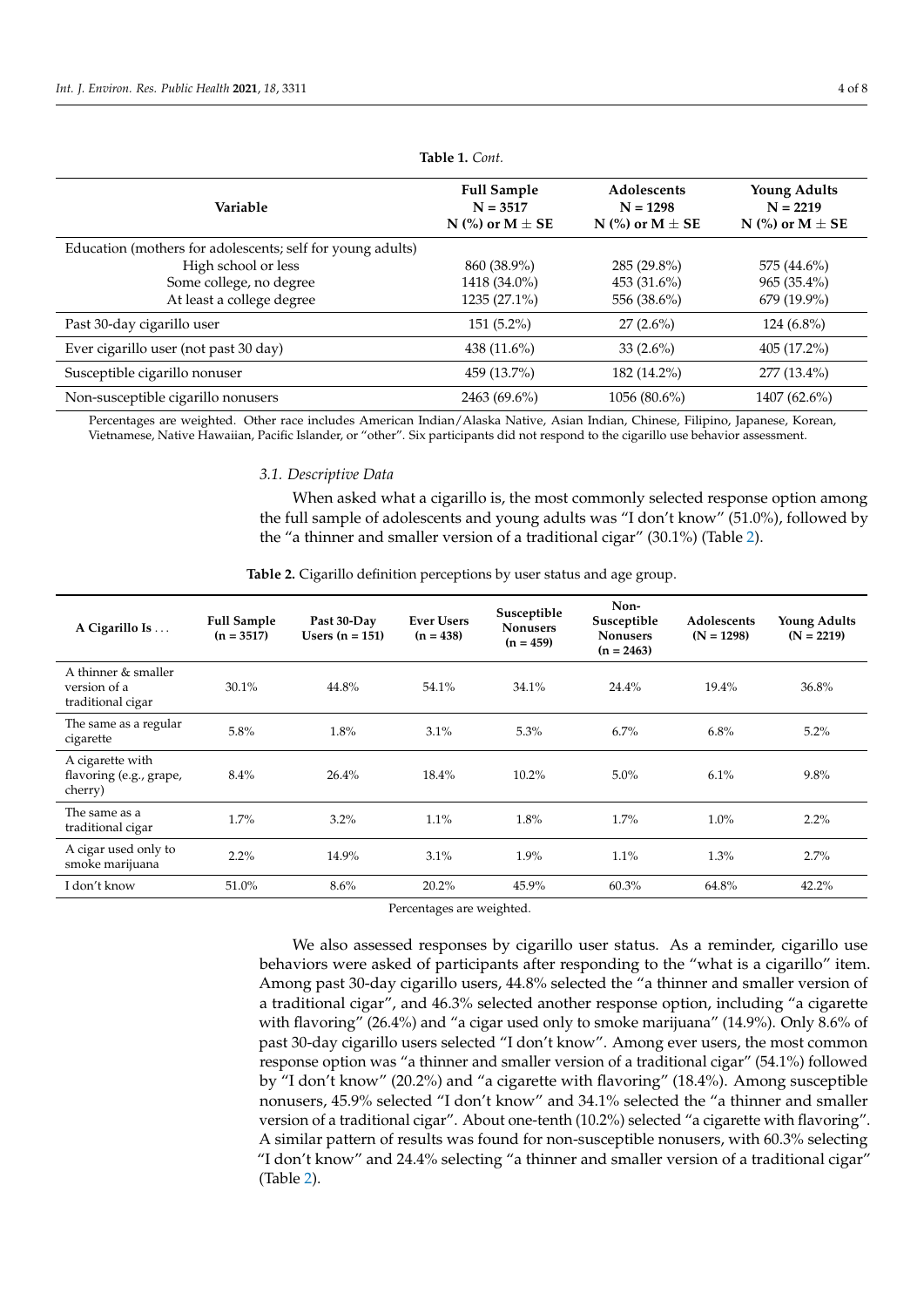We also examined responses by age group. For adolescents, the majority of participants selected "I don't know" (64.8%) followed by the "a thinner and smaller version of a traditional cigar" (19.4%). Similarly, many young adults responded with "I don't know" (42.2%), while 36.8% selected "a thinner and smaller version of a traditional cigar", and 9.8% selected "a cigarette with flavoring" (Table [2\)](#page-3-0).

# *3.2. Group Differences*

We examined differences in responses (three categories: "a thinner and smaller version of a traditional cigar", "I don't know", and any other response) across groups. Adolescents were significantly more likely to select a response other than "a thinner and smaller version of a traditional cigar" compared to young adults,  $F(1, 3515) = 79$ ,  $p < 0.001$ . Furthermore, significant differences in perceptions emerged between user groups, F (3, 3507) = 31, *p* < 0.001. Past 30-day users were not significantly different from ever users or susceptible nonusers in selecting "a thinner and smaller version of a traditional cigar", but they were significantly more likely to select it compared to non-susceptible nonusers,  $t$  (3509) = 4.2, *p* < 0.001. Ever users were more likely to perceive a cigarillo to be "a thinner and smaller version of a traditional cigar" compared to susceptible nonusers (t  $(3509) = 4.5$ ,  $p < 0.001$ ) and non-susceptible nonusers (t  $(3509) = 8.9$ ,  $p < 0.001$ ). Non-susceptible nonusers were significantly less likely than susceptible nonusers to perceive cigarillos as "a thinner and smaller version of a traditional cigar", t (3509) = −3.5, *p* < 0.001.

#### **4. Discussion**

The goal of this study was to understand adolescents' and young adults' perceptions of the term "cigarillo", which has implications for communicating to these priority populations about the risks of cigarillo use. This study found that there is a general lack of understanding about the term "cigarillo" among adolescents and young adults, which suggests that future campaigns intended to target cigarillo use in this group need to be clear about what a cigarillo is. Although the majority of participants selected "I don't know" when asked "what is a cigarillo?", we also found differences in perceptions of the term "cigarillo" based on age group and cigarillo user status.

Young adults selected "a thinner and smaller version of a traditional cigar", which most closely aligns with what would be considered a "correct" response at a greater frequency than adolescents (36.8% vs. 19.4%). Additionally, those who were users (past 30-day and ever) of cigarillos generally responded more frequently than nonusers with "a thinner and smaller version of a traditional cigar". Nevertheless, almost half of users still selected another response or reported that they did not know what a cigarillo is. These findings suggest that communication campaigns using the term "cigarillo" are likely to be better understood when targeting users of the product as compared to nonusers. It is important to also effectively communicate cigarillo risks to nonusers to prevent initiation, however. Some past 30-day users may also use cigarillos to smoke marijuana (i.e., blunts) [\[16\]](#page-7-4), which may help to explain why 15% selected "A cigar used only to smoke marijuana" as their response. Interestingly, though, 28.2% of past 30-day users and 21.5% of ever users reported thinking a cigarillo was a cigarette, selecting "the same as a regular cigarette" or "a cigarette with flavoring". This finding could possibly be a result of a lack of understanding of or the variety of language used to describe the multiple cigar products on the market, including large premium cigars, little cigars, and cigarillos, and research has found that consumers often perceive little cigars to be the same product as cigarettes [\[11](#page-6-10)[,17](#page-7-5)[,18\]](#page-7-6).

Our findings suggest that targeting nonusers for prevention of cigarillo uptake may be challenging. Less than 20% of adolescents reported "a thinner and smaller version of a traditional cigar" (the definition that most aligns with the "correct" response) and between 46% and 60% of nonusers (susceptible and non-susceptible) selected "I don't know". When developing and implementing communication campaigns aimed at preventing cigarillo use among adolescents and young adults, it will be a challenge to identify how to most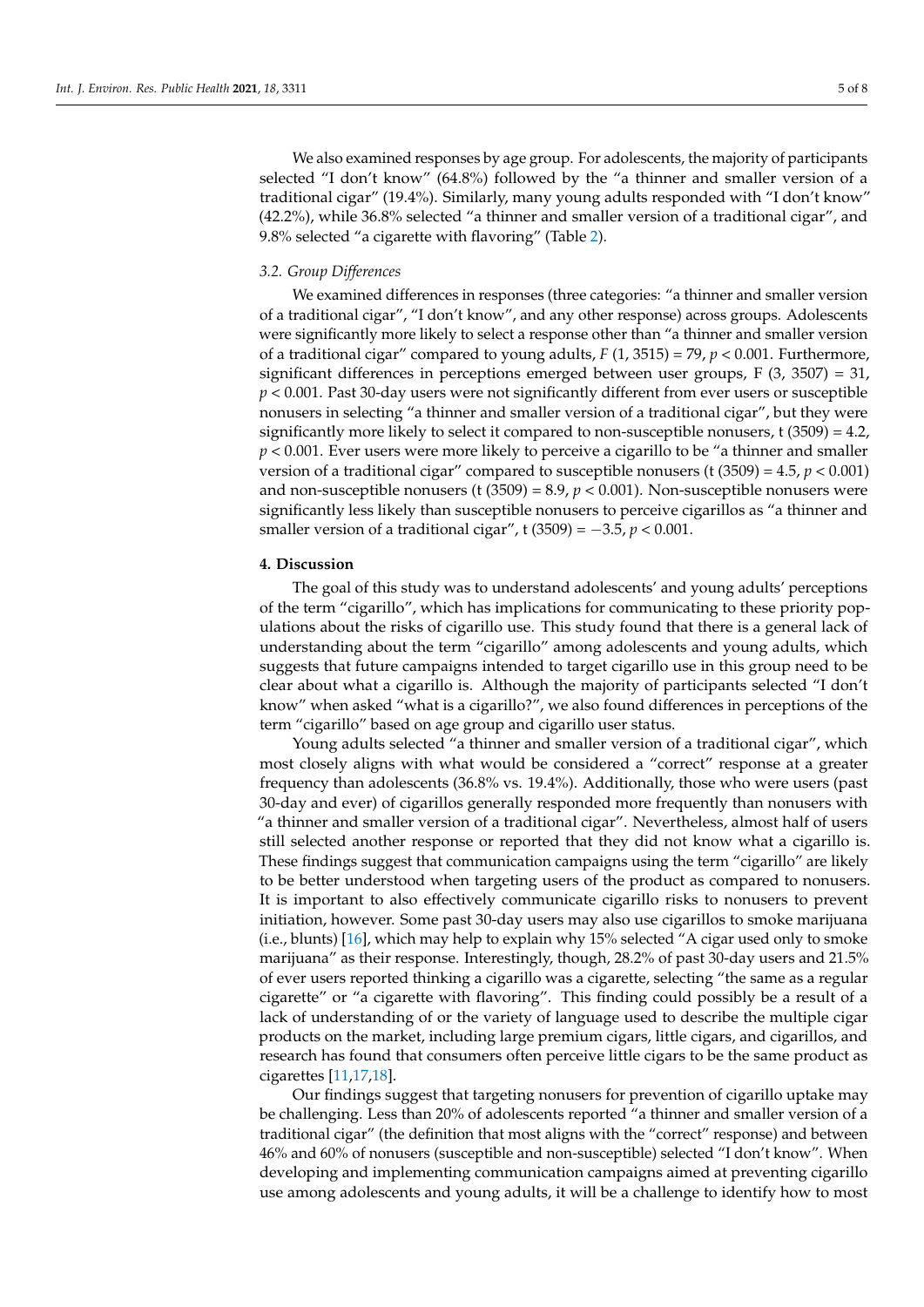effectively communicate the risks of cigarillos given the myriad of ways that people understand and refer to cigarillos [\[11\]](#page-6-10).

One possibility to solve this problem is creating a campaign that educates young people about what cigarillos are, and why they are just as dangerous as cigarettes. Since flavored products are sometimes viewed as less harmful by young people [\[19\]](#page-7-7), such a campaign could take the opportunity to educate youth about multiple aspects of cigarillos and their risks. Although including brand names and imagery is known to increase the accuracy of prevalence estimates in research [\[12\]](#page-7-0), including brand names is not likely to be a good practice in communication campaigns. Adding product imagery without branding information may be one solution, but the presence of smoking cues, such as an image of a cigarillo, particularly for tobacco users, may result in increased cravings to smoke [\[13,](#page-7-1)[20\]](#page-7-8). Furthermore, including brand names could pose legal challenges. Overall, research is needed to identify whether product imagery increases consumers' ability to identify the product being communicated about, and whether imagery increases positive perceptions and interest in the product, an unintended consequence of including product imagery.

Another area for future research is to better understand the causes of these perceptions of the definition of a "cigarillo" and why they vary among adolescents and young adults. For example, what led some people to believe a cigarillo is essentially a cigarette, whereas others view it as only a cigar to smoke marijuana? The ways in which cigarillos are used or perceived to be used may also influence perceptions about their definition [\[21–](#page-7-9)[24\]](#page-7-10). For example, those who use cigarillos exclusively to smoke marijuana (i.e., blunts) may be more likely to define cigarillos as "a cigar used only to smoke marijuana". However, our study was not designed to assess causes of "cigarillo" term perceptions. A greater understanding can also help to inform communication efforts to improve knowledge and perceptions about cigarillos. This could begin with qualitative work to understand what underpins how young people perceive various types of combustible tobacco products for developing effective messages, extending upon previous work looking at product terminology [\[11\]](#page-6-10). Although "cigarillo" is used by researchers and policymakers, it has not necessarily been widely used in public with consumers, which could contribute to participants' lack of consensus regarding the definition of the term "cigarillo". Our findings support previous work that has demonstrated a wide range of perceptions about cigar product terminology, including cigarillos [\[11,](#page-6-10)[17\]](#page-7-5).

These findings should be interpreted with limitations in mind. This study only asked one item about the term "cigarillo" and did not assess the word or product within the context of an actual message or communication campaign, nor were any images of cigarillos or brands shown. It is possible that even though the participants had multiple perceptions of the term "cigarillo", they could identify the product or know what it is in the context of a communication campaign. Future research should examine this in the broader context of how to most effectively communicate about the harms of cigarillos to young people. Additionally, because there were few adolescent cigarillo users in the sample, we were unable to conduct statistical analyses while stratifying results on both age group and cigarillo user status. However, our findings still provide evidence on understanding and perceptions of the term "cigarillo". Finally, a significant strength of GfK is that it uses probability-based sampling.

# **5. Conclusions**

The goal of this study was to understand how adolescents and young adults perceive the term "cigarillo" to inform future communication efforts aimed at discouraging use. The majority of adolescents and young adults selected "I don't know" when asked "what is a cigarillo?". However, differences were identified based on cigarillo user status and age group, demonstrating that using the term "cigarillo" may be better understood in efforts aimed at users. Research should continue to explore the use of the term "cigarillo" or other effective language within the context of communication campaigns aimed at informing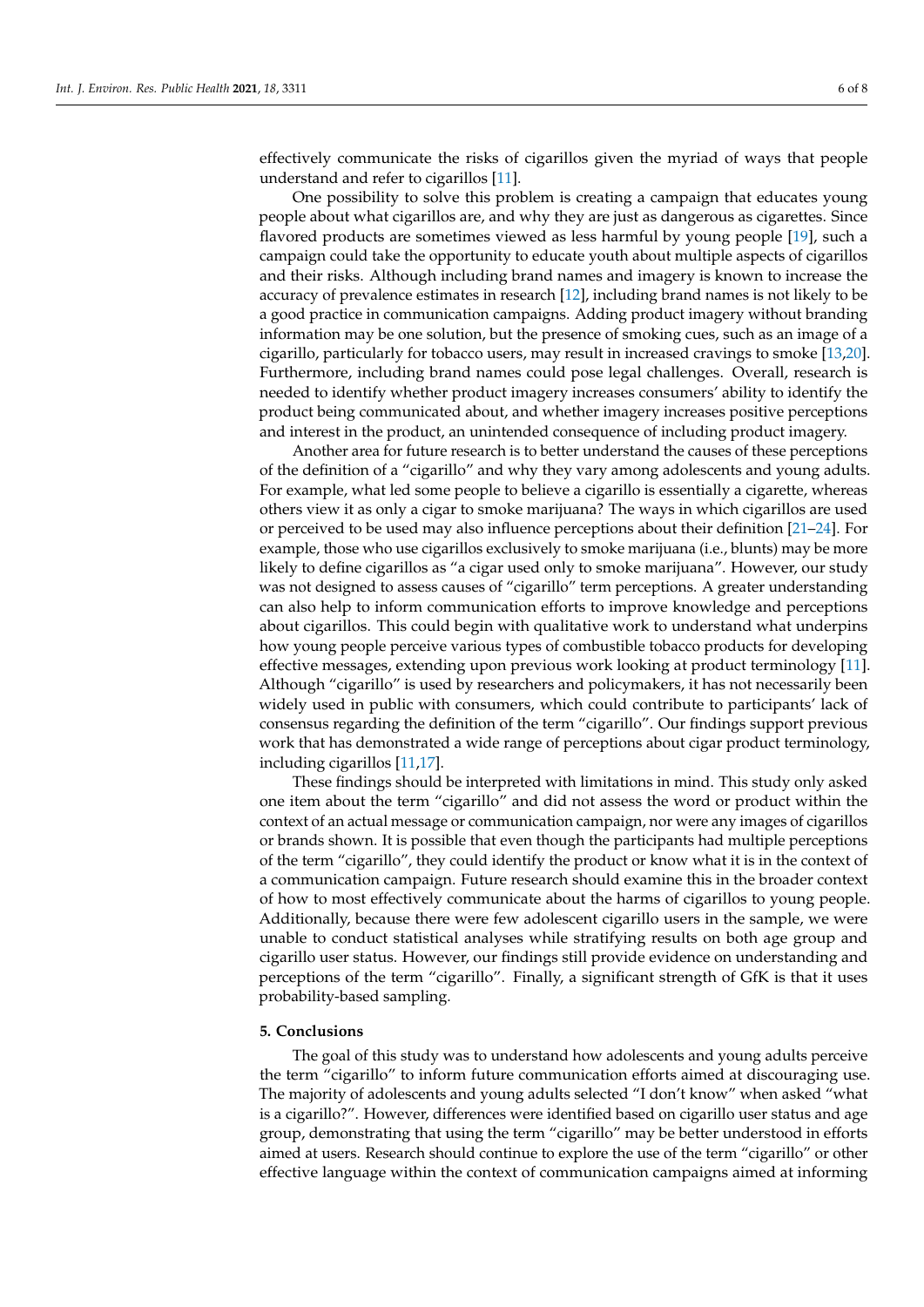adolescents and young adults about the harms of cigarillo use to prevent initiation and reduce use.

**Author Contributions:** Conceptualization, J.C.R., D.M.R., S.M.N., K.D.W. and E.L.S.; methodology, J.C.R., D.M.R. and E.L.S.; software, D.M.R.; validation, J.C.R., D.M.R., S.M.N., K.D.W. and E.L.S.; formal analysis, D.M.R.; investigation, J.C.R., D.M.R., S.M.N., K.D.W. and E.L.S.; resources, E.L.S.; data curation, D.M.R.; writing—original draft preparation, J.C.R.; writing—review and editing, J.C.R., D.M.R., S.M.N., K.D.W. and E.L.S.; visualization, J.C.R. and D.M.R.; supervision, J.C.R. and E.L.S.; project administration, J.C.R., K.D.W. and E.L.S.; funding acquisition, E.L.S. All authors have read and agreed to the published version of the manuscript.

**Funding:** Research reported in this publication was supported by grant number P50CA180907 from the National Cancer Institute and FDA Center for Tobacco Products (CTP). The content is solely the responsibility of the authors and does not necessarily represent the official views of the NIH or the Food and Drug Administration.

**Institutional Review Board Statement:** The study was conducted according to the guidelines of the Declaration of Helsinki and approved by the Wake Forest University Health Sciences Institutional Review Board (IRB# IRB00035834, approved 17 December 2015).

**Informed Consent Statement:** Informed consent or assent was obtained from all subjects involved in the study.

**Data Availability Statement:** Data are not available at this time due to ongoing analysis. After all study analyses are complete, de-identified datasets will be available upon request.

**Conflicts of Interest:** S.M.N. has served as a paid expert witness in government litigation against tobacco companies. The authors declare no other conflicts of interest. The funders had no role in the design of the study; in the collection, analyses, or interpretation of data; in the writing of the manuscript, or in the decision to publish the results.

# **References**

- <span id="page-6-0"></span>1. Chang, C.M.; Corey, C.G.; Rostron, B.L.; Apelberg, B.J. Systematic Review of Cigar Smoking and All Cause and Smoking Related Mortality. *BMC Public Health* **2015**, *15*, 390. [\[CrossRef\]](http://doi.org/10.1186/s12889-015-1617-5)
- <span id="page-6-1"></span>2. Cornacchione, J.; Wagoner, K.G.; Wiseman, K.D.; Kelley, D.; Noar, S.M.; Smith, M.H.; Sutfin, E.L. Adolescent and Young Adult Perceptions of Hookah and Little Cigars/Cigarillos: Implications for Risk Messages. *J. Health Commun.* **2016**, *21*, 818–825. [\[CrossRef\]](http://doi.org/10.1080/10810730.2016.1177141) [\[PubMed\]](http://www.ncbi.nlm.nih.gov/pubmed/27337629)
- <span id="page-6-2"></span>3. Nyman, A.L.; Sterling, K.L.; Weaver, S.R.; Majeed, B.A.; Eriksen, M.P. Little Cigars and Cigarillos: Users, Perceptions, and Reasons for Use. *Tob. Regul. Sci.* **2016**, *2*, 239–251. [\[CrossRef\]](http://doi.org/10.18001/TRS.2.3.4)
- <span id="page-6-3"></span>4. Kasza, K.A.; Ambrose, B.K.; Conway, K.P.; Borek, N.; Taylor, K.; Goniewicz, M.L.; Cummings, K.M.; Sharma, E.; Pearson, J.L.; Green, V.R.; et al. Tobacco-Product Use by Adults and Youths in the United States in 2013 and 2014. *N. Engl. J. Med.* **2017**, *376*, 342–353. [\[CrossRef\]](http://doi.org/10.1056/NEJMsa1607538) [\[PubMed\]](http://www.ncbi.nlm.nih.gov/pubmed/28121512)
- <span id="page-6-4"></span>5. Wang, T.W.; Gentzke, A.S.; Creamer, M.R.; Cullen, K.A.; Holder-Hayes, E.; Sawdey, M.D.; Anic, G.M.; Portnoy, D.B.; Hu, S.; Homa, D.M.; et al. Tobacco Product Use and Associated Factors Among Middle and High School Students—United States, 2019. *MMWR Surveill. Summ.* **2019**, *68*. [\[CrossRef\]](http://doi.org/10.15585/mmwr.ss6812a1)
- <span id="page-6-5"></span>6. Corey, C.G.; Holder-Hayes, E.; Nguyen, A.B.; Delnevo, C.D.; Rostron, B.L.; Bansal-Travers, M.; Kimmel, H.L.; Koblitz, A.; Lambert, E.; Pearson, J.L.; et al. US Adult Cigar Smoking Patterns, Purchasing Behaviors, and Reasons for Use According to Cigar Type: Findings From the Population Assessment of Tobacco and Health (PATH) Study, 2013–2014. *Nicotine Tob. Res.* **2018**, *20*, 1457–1466. [\[CrossRef\]](http://doi.org/10.1093/ntr/ntx209)
- <span id="page-6-6"></span>7. Food and Drug Administration. HHS Deeming Tobacco Products to Be Subject to the Federal Food, Drug, and Cosmetic Act, as Amended by the Family Smoking Prevention and Tobacco Control Act; Restrictions on the Sale and Distribution of Tobacco Products and Required Warning Statements for Tobacco Products. Final Rule. *Fed. Regist.* **2016**, *81*, 28973–29106.
- <span id="page-6-7"></span>8. Farrelly, M.C.; Nonnemaker, J.; Davis, K.C.; Hussin, A. The Influence of the National Truth®Campaign on Smoking Initiation. *Am. J. Prev. Med.* **2009**, *36*, 379–384. [\[CrossRef\]](http://doi.org/10.1016/j.amepre.2009.01.019)
- <span id="page-6-8"></span>9. Kong, G.; Creamer, M.R.; Simon, P.; Cavallo, D.A.; Ross, J.C.; Hinds, J.T.; Fishbein, H.; Gutierrez, K. Systematic Review of Cigars, Cigarillos, and Little Cigars among Adolescents: Setting Research Agenda to Inform Tobacco Control Policy. *Addict. Behav.* **2019**, *96*, 192–197. [\[CrossRef\]](http://doi.org/10.1016/j.addbeh.2019.04.032)
- <span id="page-6-9"></span>10. Cornacchione Ross, J.; Noar, S.M.; Sutfin, E.L. Systematic Review of Health Communication for Non-Cigarette Tobacco Products. *Health Commun.* **2019**, *34*, 361–369. [\[CrossRef\]](http://doi.org/10.1080/10410236.2017.1407274)
- <span id="page-6-10"></span>11. Dickinson, D.M.; Johnson, S.E.; Coleman, B.N.; Tworek, C.; Tessman, G.K.; Alexander, J. The Language of Cigar Use: Focus Group Findings on Cigar Product Terminology. *Nicotine Tob. Res.* **2016**, *18*, 850–856. [\[CrossRef\]](http://doi.org/10.1093/ntr/ntv285)